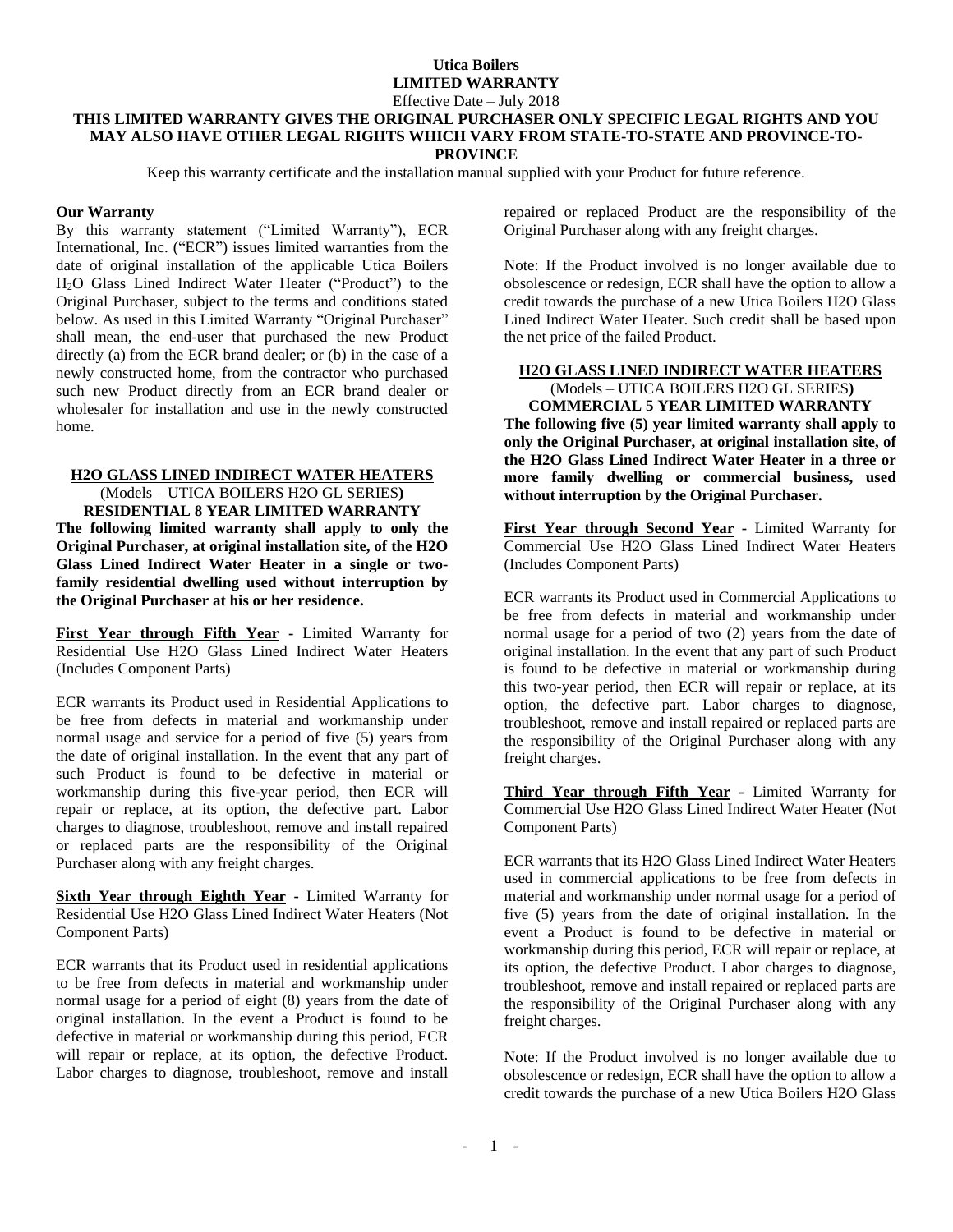# **Utica Boilers LIMITED WARRANTY**

### Effective Date – July 2018

#### **THIS LIMITED WARRANTY GIVES THE ORIGINAL PURCHASER ONLY SPECIFIC LEGAL RIGHTS AND YOU MAY ALSO HAVE OTHER LEGAL RIGHTS WHICH VARY FROM STATE-TO-STATE AND PROVINCE-TO-PROVINCE**

Keep this warranty certificate and the installation manual supplied with your Product for future reference.

Lined Indirect Water Heater. Such credit shall be based upon the net price of the failed Product.

### **LIMITATIONS/EXCLUSIONS – APPLIES TO ALL WARRANTIES**

1. Under no circumstances will ECR be responsible for any other costs associated with rectifying the defective part, including, without limitation, costs associated with removing and reinstalling the defective part, and all labor and material costs connected therewith, including, without limitation, costs associated with supplying/returning the defective part to ECR. Replacement material will be invoiced to the distributor in the usual manner and will be subjected to adjustment upon proof of defect.

2. The Limited Warranty covers only the Component Parts for the first through the last warranted year from date of original installation. All other component parts furnished by ECR, but purchased from other manufacturers, shall be limited to their warranties, if any.

3. This Limited Warranty will not be applicable if the Product is (i) used or operated over its rated capacity; (ii) installed for uses other than for residential or commercial use, as specified by the applicable warranty; (iii) not maintained in accordance with ECR's recommendation or accepted good practice as determined by industry standards; or (iv) subjected to unauthorized alteration.

4. This Limited Warranty in no way can be considered as a guarantee of workmanship of an installer or repairman connected with the installation or repair of the Product or as imposing on ECR liability of any nature for unsatisfactory performance as a result of faulty workmanship in the installation or service of the Product, which liability is hereby expressly disclaimed.

5. This Limited Warranty will not be applicable if the Product has been damaged as a result of being improperly installed, serviced or operated, including, without limitation, allowed to freeze; improper water conditions or subjected to flood conditions.

6. In order for this Limited Warranty to be effective (i) the Product must have been installed in strict compliance with installation instructions furnished with the Product by ECR; and (ii) the Product must not have been damaged during shipment and installation.

7. The furnishing of replacement parts under the terms of this Limited Warranty will apply to the original warranty period and will not serve to extend such period.

8. ECR shall not be liable for any damages, defaults or delays in performance under this Limited Warranty caused by any contingency beyond its control, including, without limitation, a shortage or reduced supply of energy or raw materials, freezing, flood, fire, wind or lightning.

9. ECR is in no way liable for any damages that may result from (i) the failure of external wiring, piping, or other attachments and accessory products not integral with the Product; (ii) installation, service or operation that is not in compliance with all applicable federal, state and provincial laws or regulations; (iii) misapplication or the use of the Product for purposes other than for which it was designed; or (iv) the use of parts not supplied or designated by ECR.

10. The remedy for breach of this Limited Warranty is expressly limited to the repair or replacement of any part found to be defective under conditions of normal use, and the remedy for breach of this Limited Warranty, statutory duty or by reason of tort (including, without limitation, negligence) does not extend to liability for incidental, special or consequential damages or losses, such as loss for the use of the material, inconvenience or loss of time. The maximum liability of ECR in connection with the sale of this product shall not in any case exceed the price of the part claimed to be defective, or the price of the Product if the entire Product is claimed to be defective. ECR EXPRESSLY DISCLAIMS AND EXCLUDES ANY AND ALL LIABILITY IN TORT AND CONTRACT FOR CONSEQUENTIAL OR INCIDENTAL DAMAGES FOR BREACH OF ANY EXPRESS OR IMPLIED WARRANTY. **Please Note: Some States do not allow the exclusion or limitation of incidental or consequential damages, so the above limitation or exclusion may not apply to you.**

11. For all sales not subject to the Magnuson-Moss Warranty Act or Provincial consumer protection legislation, as applicable, there are no implied warranties of merchantability and/or fitness for any particular purpose all of which are hereby specifically disclaimed. For all other sales, all implied warranties of merchantability and/or fitness for any particular purpose are limited in duration to the period of this Limited Warranty. This Limited Warranty is the complete and exclusive statement of warranty terms. **Please Note: Some States do not allow limitations on how long an implied warranty lasts, so the above limitation may not apply to you.**